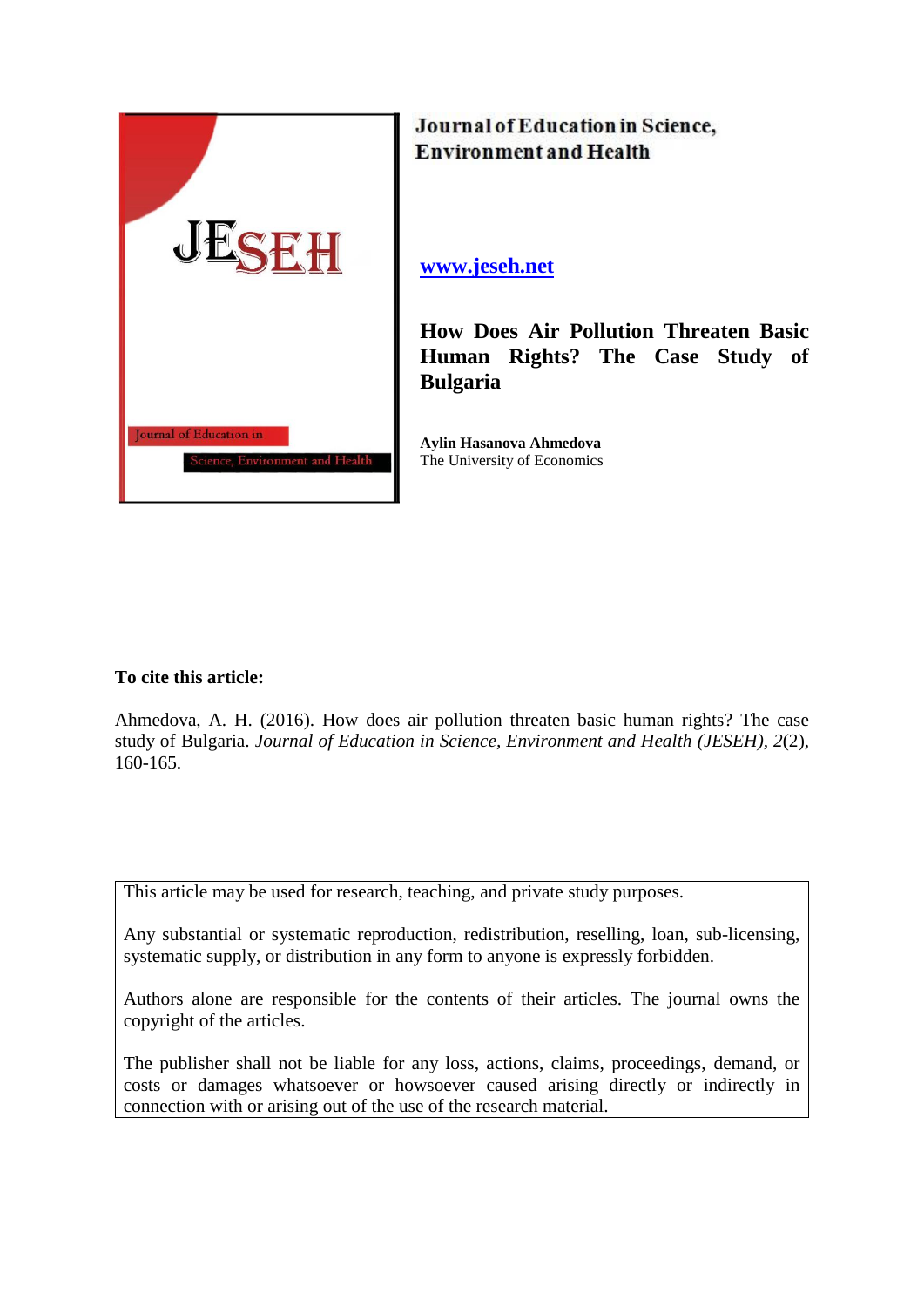

# **How Does Air Pollution Threaten Basic Human Rights? The Case Study of Bulgaria**

**Aylin Hasanova Ahmedova\*** The University of Economics

### **Abstract**

The main purpose of this article is to analyze the relationship between air pollution and human rights. It investigates whether air pollution threatens basic human rights such as the right to health, life, and the environment. Air pollution represents a major threat both to health and to the environment. Despite the adoption of numerous international, national and regional norms, air pollution still continues to be one of the major environmental issues of concern. The human rights to life, health, and a clean environment are powerful tools available for citizens to strengthen the enforcement of existing laws and regulations and combat air pollution. This study examines the case of air pollution in Bulgaria and how it can be related to human rights threat. Findings of the study are prerequisite to conclude that air pollution threatens some of the fundamental human rights such as the right to life, health, and the environment.

**Key words:** Air pollution, Human rights, Human rights threat, Air pollution in Bulgaria

### **Introduction**

-

Air pollution over the past decades is a worldwide problem. With the increase of the population, globalization, and industrialization, air pollution has become one of the major environmental issues of concern (Fenghua et. al., 2015), (Zhang et. al., 2011), (Cramer, 2002). Millions of premature deaths occur each year as a result of exposure to air pollutants. A wide range of adverse effects of air pollution on health has been well documented by studies conducted in various parts of the world (Jonathan et. al., 2012), (Solomon, 2011), (Clark et. al., 2010), (Goldsmith, 1964). The latest assessment by WHO"s International Agency for Research on Cancer (IARC) concluded that worldwide seven million premature deaths annually is linked to air pollution (Jasarevic et. al., 2014). In addition to the impacts on human health, air pollution also causes environmental degradation such as acid rain, eutrophication, haze, ozone depletion, crop and forest damage, and global climate change (UNEP, 2011), (EEA, 2014).

Clean air is considered to be a basic requirement of human health and well-being (WHO, 2000). However, air pollution continues to pose a significant threat to health and environment worldwide. All human beings depend on the environment in which we live. A safe, clean, healthy, and sustainable environment is integral to the full enjoyment of a wide range of human rights, including the right to life, health, food, water and safe environment (UNHRC, 2012). Without a healthy environment, we are unable to fulfill our aspirations or even live at a level commensurate with minimum standards of human dignity (Bank, 2014).

In recent years, the recognition of the links between environment and human rights has greatly increased. Human rights and environmental norms are powerful tools to combat air pollution and its impact on health and the environment. The dependence of human rights on environmental quality has been recognised in international texts and by human rights treaty bodies (Guillerm and Cezari, 2013). The number and scope of international and domestic laws, judicial decisions, and academic studies on the relationship between the environment and human rights have grown rapidly. The records of the United Nation Human Rights Council on Human Rights and Environment, The Rio Declaration on Human Environment, and Stockholm Declaration on Environment and Development, and others give basic guidelines for understanding the relationship between human rights and the environment. Many studies have concluded that environmental degradation threatens basic human rights (Akyuz, 2015), (Boyd, 2012), (Amechi, 2009), (Fitzmaurice et. al., 2007).

The main objective of this study is to analyze the relationship between air pollution and human rights and to outline how air pollution can be related to threat to basic human rights such as the right to life, health, and

<sup>\*</sup> Corresponding Author: *Aylin Hasanova Ahmedova, aylinxahmedova@gmail.com*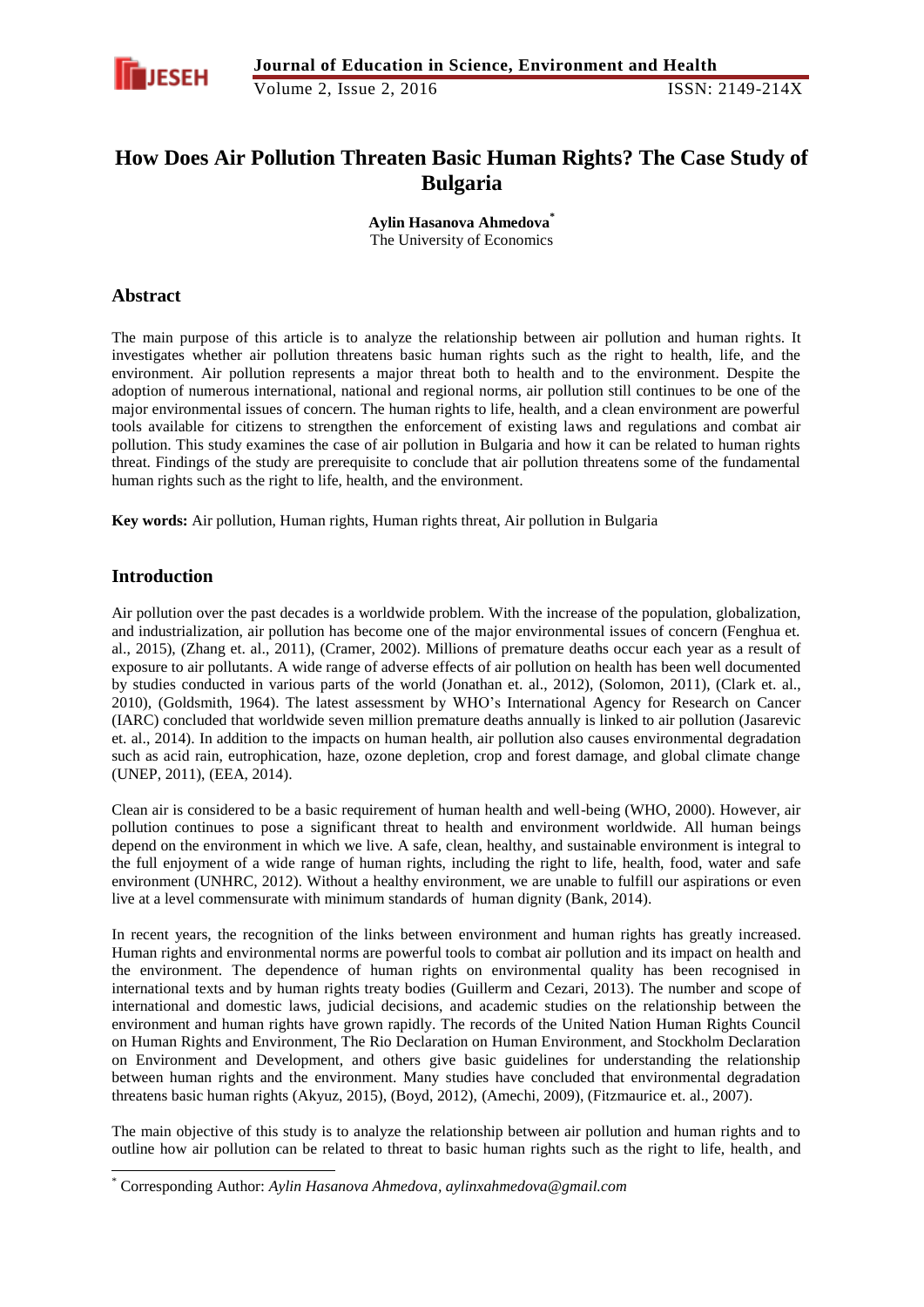environment. This objective is achieved through two main steps. First, looking at the concept of human rights and finding the linkage with air pollution. Second, looking at the air pollution in Bulgaria as a case study, and discussing how it threatens basic human rights.

### **Human Rights Concept and the Linkage with Air Pollution**

Human rights are set of essential and fundamental rights inherent to all human beings, regardless their nationality, place of residence, national or ethnic origin, colour, religion, language, or any other status. These rights are all interrelated, interdependent and indivisible. Universal human rights are often expressed and guaranteed by law, in the forms of treaties, customary international law, general principles and other sources of international law. International human rights law lays down obligations of Governments to act in certain ways or to refrain from certain acts, in order to promote and protect human rights and fundamental freedoms of individuals or groups (UN, 2008). The international doctrine of human rights is one of the most ambitious parts of the settlement of World War II. These rights were first recognised internationally under the Universal Declaration of Human Rights, and specified by the United Nations in 1948 to provide a global understanding of how the individuals should be treated (Sachs, 2004 and Clemson, 2012). Since then, the language of human rights has become a common language of practice of human rights for guidance in understanding the central idea. Only recently, during the second half of the 20<sup>th</sup> century, the right of the third generation has started to be recognized where the right for a clean environment has become more prominent.

Due to the increase of environmental degradation and deterioration in many parts of the world, environmental issues have become a topic of vigorous debate. As a consequence, many international treaties, national laws and regulations for environmental protection have been introduced and adopted. In 1976, Portugal became the first country to adopt a constitutional *"right to a healthy and ecologically balanced human environment".* Since then, more States have adopted similar rights in their national constitutions (Boyd, 2011). Most of the constitutional rights refer to health; alternative formulations include rights to a clean, safe, favourable or wholesome environment (Knox, 2012). In general, the environment and human rights are inherently interlinked.

A clean environment is a basic condition for the enjoyment of a full range of human rights. Everyone needs access to clean air, safe water, fertile soil, and nutritious food in order to survive. Nothing is more basic to life than having access to clean air to breathe. In recent years, there has been more of an awareness of the links between human rights and clean air. There has been recognition that a clean and healthy environment is essential to the realization of fundamental human rights. Can this recognition be used as a tool to fight air pollution and achieve better air quality, which is an essential part of the clean environment? Human rights are grounded in respect for fundamental human attributes such as dignity, equality, and liberty. The realization of these attributes depends on an environment that allows them to flourish. Health as a human right cannot be imagined without clean air. United Nations Human Resource Council states: "Atmospheric - related environmental impacts are becoming more predominant as a result of increasing human activity, population growth and continued economic growth. These activities exacerbate atmospheric emissions, leading to air pollution, climate change and ozone-layer depletion which are major environmental threats to human rights" (UNHRC, 2011). Air pollution threat to human rights is going to be discussed looking at the case study of Bulgaria.

### **Air Pollution in Bulgaria and Human Rights Threat**

According to the latest released data by the European Environment Agency (2013), Bulgaria is one of the worst air polluted countries among all EU Member States (EEA, 2015). It also has one of the highest rates of premature deaths due to air pollution (UNEP, 2015). Air pollutants - sulphur dioxide, nitrogen dioxide, particulate matter ( $PM_{10}$ ,  $PM_{2.5}$ ), and carbon monoxide, cause respiratory, cardiovascular, and heart related diseases. As a result, thousands of people die prematurely. The Environmental burden of disease calculations of the WHO show that 3,400 Bulgarians die annually because of air pollution (WHO, 2009).

The latest assessment made by the European Environment Agency for air quality in the European Union showed that air quality in Bulgaria was a big concern. According to the realized data, citizens all over the country breathed in air that is considered harmful to health. For example, concentrations of  $PM_{10}$  (particulate matter) were much higher than what the EU and the World Health Organization have set to protect health. This can be seen from the following figure, published by European Environment Agency.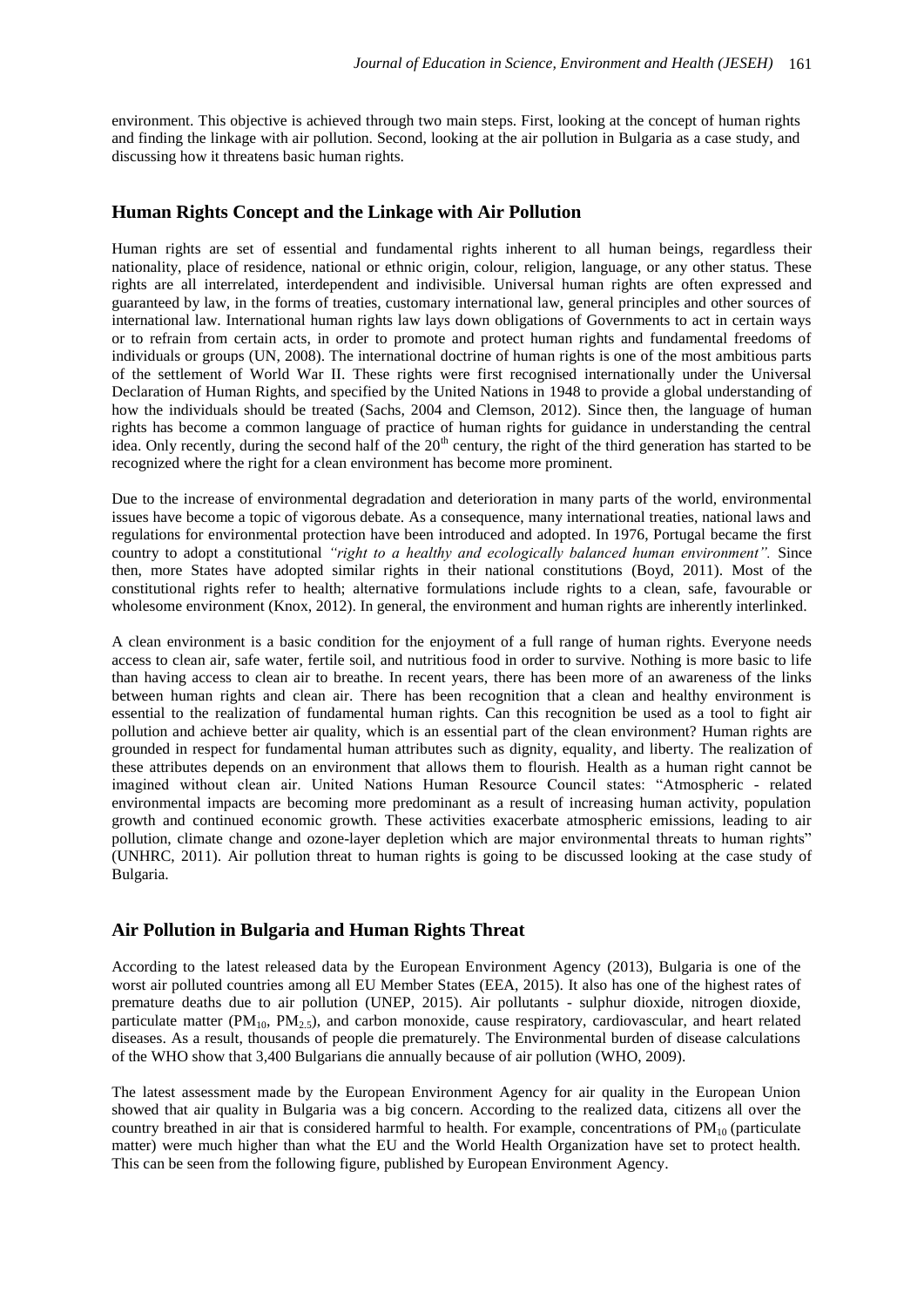

Figure 1. Attainment situation for Partuculate Matter  $_{10}$  (PM $_{10}$ ) in different EU countries

**Source:** European Environment Agency, air quality e-reporting database. Data for 2011 - 2013

Note: The graph is based, for each Member State, on the 90.4 percentile of daily mean concentration values corresponding to the 36<sup>th</sup> highest daily mean. For each country, the lowest, highest and median percentile 90.4 values (in  $\mu$ g/m<sup>3</sup>) at the stations are given. The rectangles mark the 25 and 75 percentiles. At 25% of the stations, levels are below the lower percentile; at 25% of the stations, concentrations are above the upper percentile. The daily limit value set by EU legislation is marked by the red line.

Data provided by Executive Environment Agency (2016) of Bulgaria about the levels of certain key parameters, characterizing air quality, in accordance with the national and European legislation, shows exceedance of  $PM_{10}$  to present date in 2016. Bulgarian citizens still breathe in air that is not matching the air quality standards set by the European Union.

### Table 1. Exceedance of Air Qiality (AQ) limit values in Bulgaria

Exceedances of AQ limit values (LV) for sulphur dioxide, nitrogen dioxide, particulate matter (PM10), ozone and carbon monoxide in ambient air within the period from 00:00 to 24:00, 29.02.2016 /Bulgaria

| <b>Settlement / Station</b> | SO <sub>2</sub> |          | NO <sub>2</sub>                                                                                                                                    | $PM_{10}$ | $\rm CO$ | $\mathbf{O}_3$                                                  |
|-----------------------------|-----------------|----------|----------------------------------------------------------------------------------------------------------------------------------------------------|-----------|----------|-----------------------------------------------------------------|
|                             | 1h LV           | $24h$ LV | 1h LV<br>350.0 $\mu$ g/m <sup>3</sup> 125.0 $\mu$ g/m <sup>3</sup> 200.0 $\mu$ g/m <sup>3</sup> 50.0 $\mu$ g/m <sup>3</sup> 10.0 mg/m <sup>3</sup> | $24h$ LV  | LV(8h)   | <b>Information</b><br>threshold<br>180.0 $\mu$ g/m <sup>3</sup> |
| Nesebar                     |                 |          |                                                                                                                                                    | 1.35      |          |                                                                 |
| Vidin                       |                 |          |                                                                                                                                                    | 1.33      |          |                                                                 |
| Pleven                      |                 |          |                                                                                                                                                    | 1.25      |          |                                                                 |
| Ploydiy - Kamenitsa         |                 |          |                                                                                                                                                    | 1.05      |          |                                                                 |
| Plovdiv - zh.k. Trakia      |                 |          |                                                                                                                                                    | 1.34      |          |                                                                 |
| Stara Zagora - Zelen Klin   |                 |          |                                                                                                                                                    | 1.17      |          |                                                                 |

**Source:** Executive Environment Agency Bulgaria, National System for Air Quality Control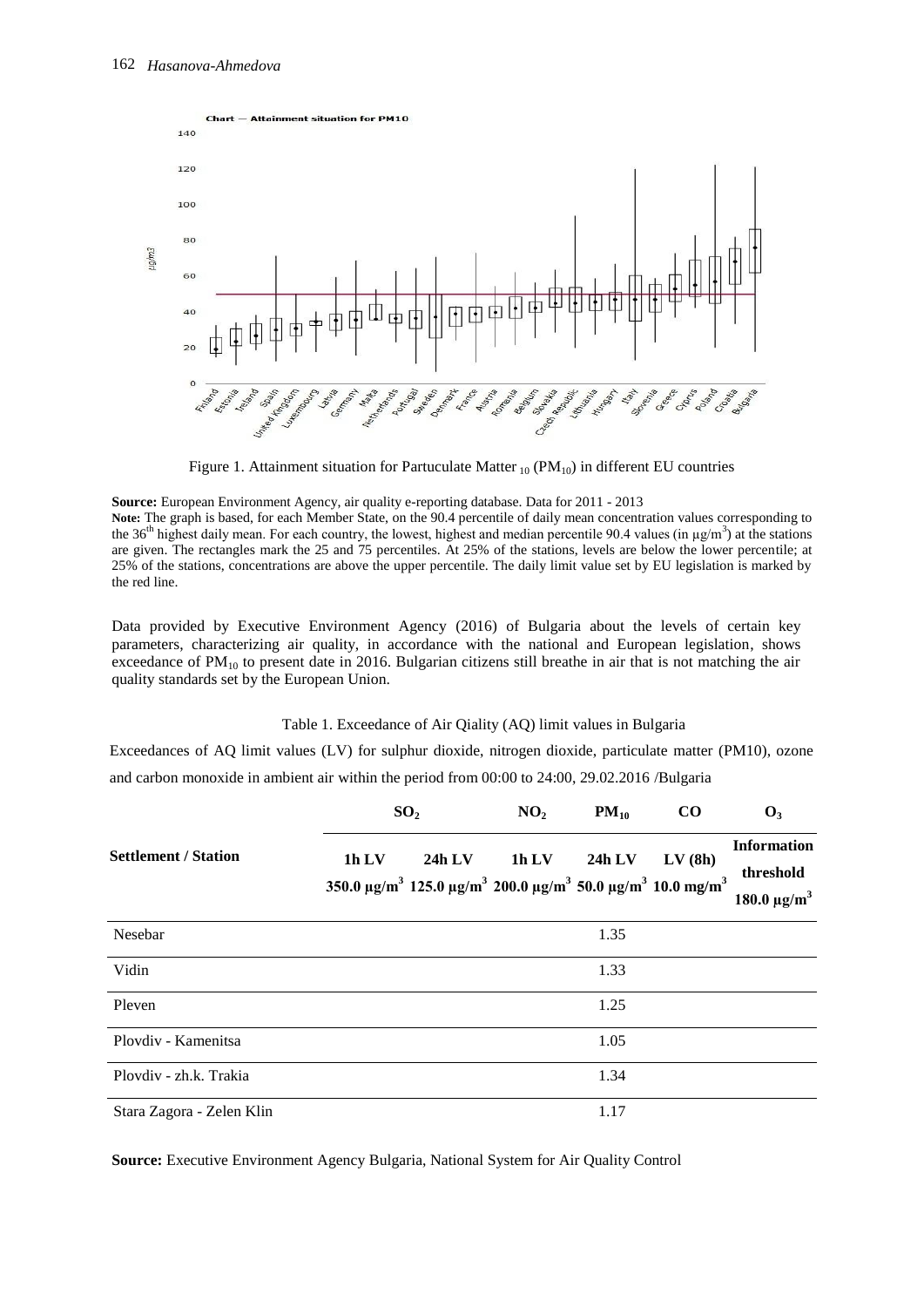Is breathing clean air a human right? In order to understand the relationship between air pollution and human rights threat, three basic human rights are going to be discussed – the right to life, health, and the environment.

### **The Right to Life and Health**

Thousands of people die each year from air pollution in Bulgaria. Is the right to life a basic human right? In this regard the Universal Declaration of Human Rights, Article 3 states that *"Everyone has the right to life, liberty and security of person".* Furthermore, the International Covenant on Civil and Political Rights, adopted in December 1966 protects the right to life in Article 6. (1), which is stated as follows: *"Every human being has the inherent right to life"*. The right to life is at the core of all other types of rights and it is constantly interpreted to include environmental distresses. The European Commission on Human Rights has adopted an approach where its member states are required to take positive measures to ensure that right to life is sufficiently respected and guaranteed (Leib, 2011). Therefore, the right to life which is described in Article 2 of the European Convention states *"Everyone's right to life shall be protected by law".*

The right to health is also a fundamental part of our human rights and of our understanding of a life in dignity. The right to enjoyment of the highest attainable standard of health is not new. Internationally, it was first articulated in the 1946 Constitution of the World Health Organization, where states that*"The enjoyment of the highest attainable standard of health is one of the fundamental rights of every human being without distinction of race, religion, political belief, economic or social condition".* The 1948 Universal Declaration of Human Rights also mentioned health as part of the right to an adequate standard of living in Article 25.(1) - *"Everyone has the right to a standard of living adequate for the health and well-being of himself and of his family, . . . . .".* The right to health was again recognized as a human right in the 1966 International Covenant on Economic, Social and Cultural Rights where Article 12 states*"The right of everyone to the enjoyment of the highest attainable standard of physical and mental health".* The right to health is furthermore recognized in several regional instruments, such as the African Charter on Human and Peoples" Rights (1981), the Additional Protocol to the American Convention on Human Rights in the Area of Economic, Social and Cultural Rights, known as the Protocol of San Salvador (1988), and the European Social Charter (1961, revised in 1996). The American Convention on Human Rights (1969) and the European Convention for the Promotion of Human Rights and Fundamental Freedoms (1950) contain provisions related to health, such as the right to life. The right to health is relevant to all States. Every State has ratified at least one international human rights treaty recognizing the right to health. Moreover, States have committed themselves to protecting this right through international declarations, domestic legislation and policies, and at international conferences. Air pollution in Bulgaria causes health related illnesses which lead to premature death and this way threatens the above mentioned two fundamental human rights – the right to life and health.

### **The Right to a Clean Environment**

Air pollution causes not only health related problems but also environmental degradation such as acid rain, eutrophication, haze, ozone depletion, crop and forest damage, and global climate change (UNEP, 2011), (EEA, 2014). Is healthy environment (which includes clean air) a human right? The relationship between the environment and human rights are mentioned for the first time in the 1970s. The first UN Conference on the Human Environment, which took place in Stockholm, shed light on the relationship between human rights and the environment. Indeed, the preamble to the Stockholm Declaration proclaims that:

Both aspects of man"s environment, the natural and manmade, are essential to his well-being and to the enjoyment of basic human rights – even the right to life itself.

Further on, Principle 1 of the Stockholm Declaration established a foundation for linking human rights, health, and environmental, declaring that:

Man has the fundamental right to freedom, equality and adequate conditions of life, in an environment of a quality that permits a life of dignity and well-being …

Furthermore, the 1992 Rio de Janeiro Conference on Environment and Development (UNCED) focused on the link that exists between human rights and the environment in terms of procedural rights. Despite the fact that the 1992 Rio Declaration does not grant the right to a clean environment directly, it places emphasis on the importance of nature. It states that ""*human beings . . . . . are entitled to a healthy life in harmony with nature''.*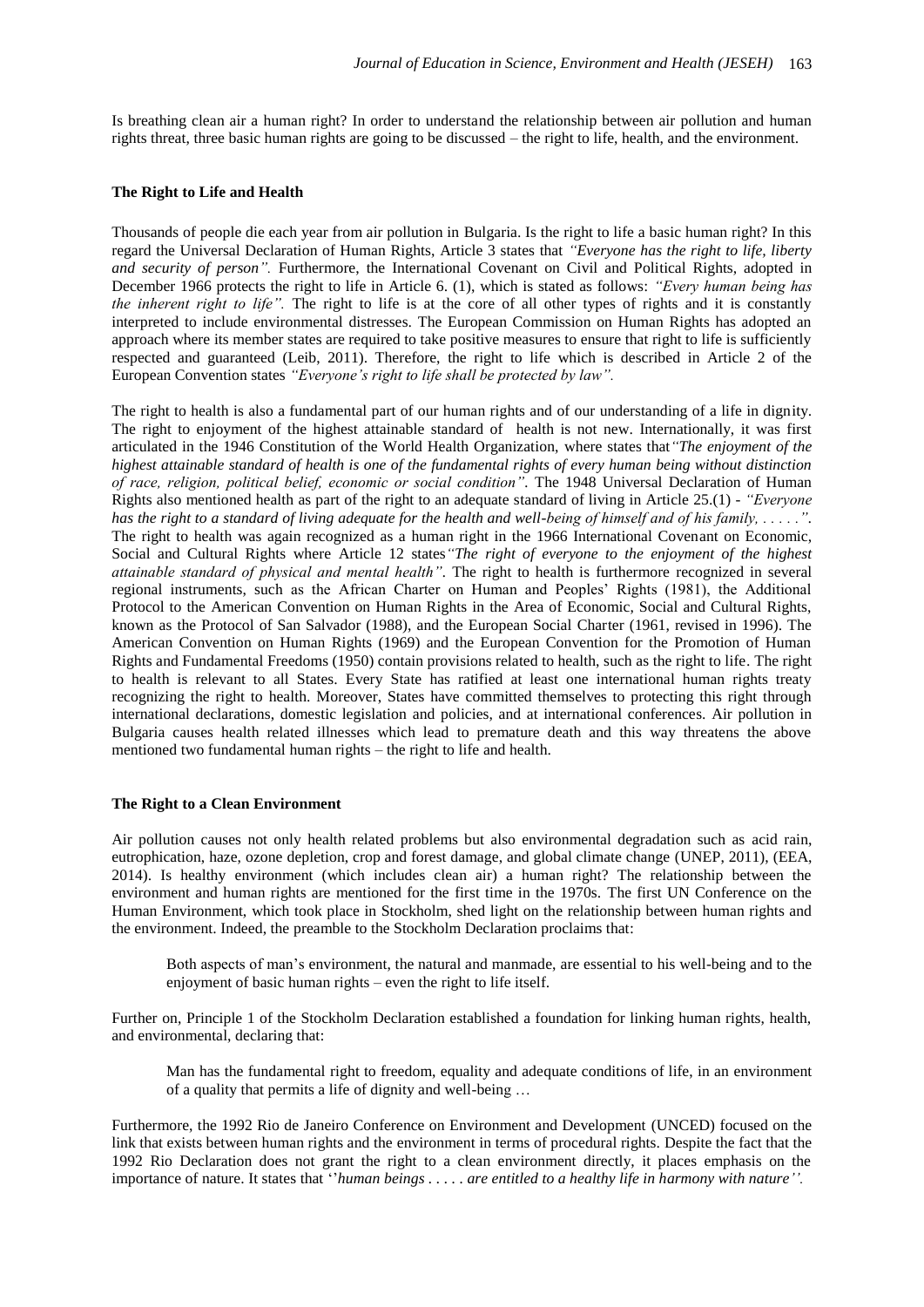As a matter of fundamental human right, the importance of adequate environment was also enunciated in the 1987 Brundtland Commission Report ("Our Common Future"). The Brundtland Commission included a set of General Principles, Rights and Responsibilities for achieving environmental protection and sustainable development. Its broad first principle of human rights was presented as follows:

All human beings have the fundamental right to an environment adequate for their health and wellbeing.

The importance of the environment as a human right is outlined not only by international bodies but also the right to a healthy environment is included in some national constitution. For example, the Bulgarian Constitution provides a right to a healthy and favourable environment. Article 55 of this constitution states that:

Citizens shall have the right to a healthy and favourable environment in accordance with the established standards and norms.

The above given information is prerequisite to say that clean environment is one of the fundamental human rights. Everyone has the right to demand environment that is adequate to their well-being. Since clean air is a major part of a clean environment, it can be said that air pollution threatens this basic human right – the right to a clean environment.

## **Conclusion**

Air pollution represents a major threat both to health and to the environment. Despite the adoption of numerous international, national and regional norms, air pollution still continues to be one of the major environmental issues of concern. The human rights to life, health, and a clean environment are powerful tools available for citizens to strengthen the enforcement of existing laws and regulations and combat air pollution. Despite the air quality regulations in Bulgaria, measurements show exceedance of the major air quality parameters such as PM10. The air pollution in Bulgaria which causes health related illnesses and premature death can be said that threatens basic human rights such as the right to life, health, and the environment.

# **References**

- Akyuz, E. (2015), How Do Environmental Issues Threaten Basic Human Rights? The Case of the Chernobyl Nuclear Disaster in Ukraine, Usak University, *Social Science Journal*, Volume 8, Issue 2, pp. 85-98.
- Amenchi, E. P. (2009), Enhancing Environmental Protection and Socio-Economic Development in Africa: A Fresh Look at the Right to a General Satisfactory Environment under the African Charter on Human and Peoples" Rights*, Environment and Development Journal,* 5 (1), pp. 60-71.
- Bank, van der CM (2014), Sustainable Development: Human Rights Approach to Environmental Protection in South Africa, *Mediterranean Journal of Social Sciences*, Vol. 5, No.20, p. 7.
- Boyd, D. R. (2011), The Implicit Constitutional Right to Live in a Healthy Environment. *Review of European Community & International Environmental Law*, 20 (2), pp.171-179.
- Boyd, D. R. (2012), The Environmental Rights Revolution: A Global Study of Constitutions, Human Rights, and the Environment (Vancouver, Toronto, UBC Press).
- Clark, N. A.; Demers, P. A; Karr, C. J; Koehoorn, M.e; Lencar, C.; Tamburic, L.; Brauer, M. (2010), Effect of early life exposure to air pollution on development of childhood asthma, *Environmental Health Perspectives Journal*, Vol.118 (2), p.284-90.
- Clemson, M. (2012). Human Rights and the Environment: Access to Energy. *New Zealand Journal of Environmental Law*, 16 (2), pp. 39-81.
- Cramer, J. C. (2002), Population Growth and Local Air Pollution: Methods, Models, and Results, *Population Council Journal*, Population and Development Review, Supplement: Population and Environment, Vol. 28, pp. 22-52.
- European Environmental Agency (2014), Effects of Air Pollution on European Ecosystem. Past and future exposure of European freshwater and terrestrial habitats to acidifying and eutrophying air pollutants. Technical Report № 11.

European Environment Agency (2013). Air Quality in Europe. Report No 5/2015, pp. 20, 40, 44.

- European Environment Agency (2015), Many Europeans still exposed to air pollution, Retrieved from <http://www.eea.europa.eu/media/newsreleases/many-europeans-still-exposed-to-air-pollution-2015>
- Executive Environment Agency (2016), Air Quality Bulletin, Retrieved from